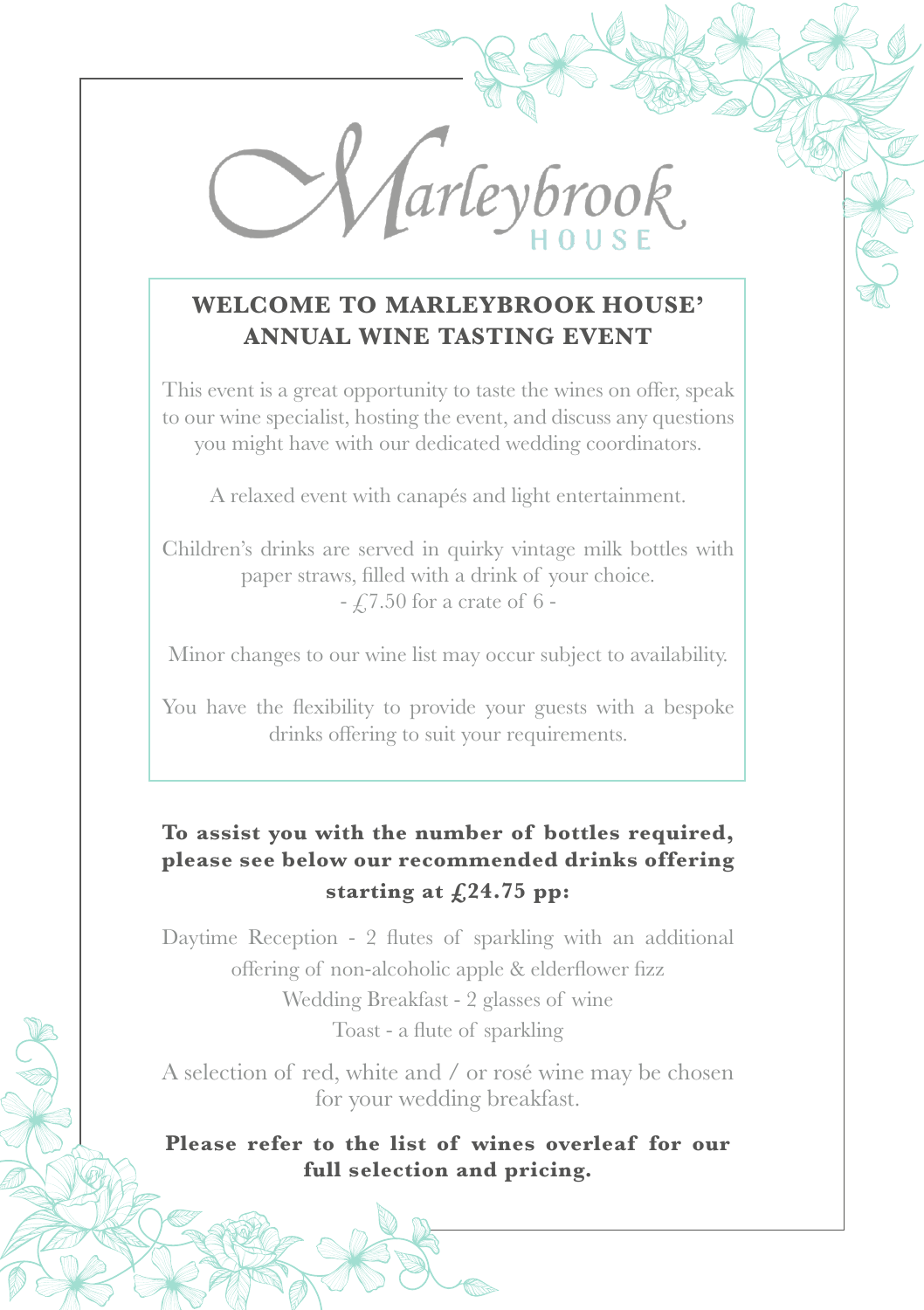## RED WINE

| Vina Arroba Tempranillo<br>This is a soft, easy drinking dry red wine full of delicious ripe fruit flavours. Perfect for<br>entertaining a large number of guests.                       | 22   |
|------------------------------------------------------------------------------------------------------------------------------------------------------------------------------------------|------|
| Conviviale Montepulciano d'Abruzzo<br>Densely packed with morello cherry, cassis and bramble fruit whilst the tannins are ripe<br>and structured with a sappy finish.                    | 23.5 |
| Stone's Throw Shiraz<br>Bright, aromatic and juicy Shiraz character with a tiny proportion of fruity, flowery<br>Malbec. Very drinkable with a soft and silky elegance.                  | 24   |
| Finca Vista Malbec<br>Deliciously fruity with notes of blackberry, plum and black cherry. The light oak ageing<br>gives soft and supple tannins and a long, full finish.                 | 24.5 |
| Torre dei Vescovi Merlot<br>Intense and elegant scents of berries. Harmonious and round with full bodied flavours<br>and hints of green pepper.                                          | 25   |
| Mont Rocher Carigan Vieilles Vignes<br>An abundance of red berry fruit and hints of vanilla spice. The palate is soft, full<br>flavoured with a smooth easy drinking finish.             | 26   |
| Solar Teules Rioja Crianza<br>Taste cherry-red ruby with a good cloak. Intense aromas among which vanilla and toast<br>become more evident.                                              | 28   |
| Barton & Guestier Cote du Rhone<br>Intense purple-red colour with a nose of violet, black cherry and blackcurrant with<br>peppery hints. Full-bodied with a nice fruit and spicy finish. | 28.5 |
| Jean Claude Mas Pinot Noir Reserve<br>Elegant quintessence of red berries, strawberries, cherry, soft spice and hints of vanilla.<br>Medium bodied, delicate aromas and a long finish.   | 31   |
| Fleurie La Madone, La Reine de L'Arenite<br>The fleshy luscious red berry fruit flavours are typically vivacious and are backed up<br>with a touch of spice and good depth.              | 33.5 |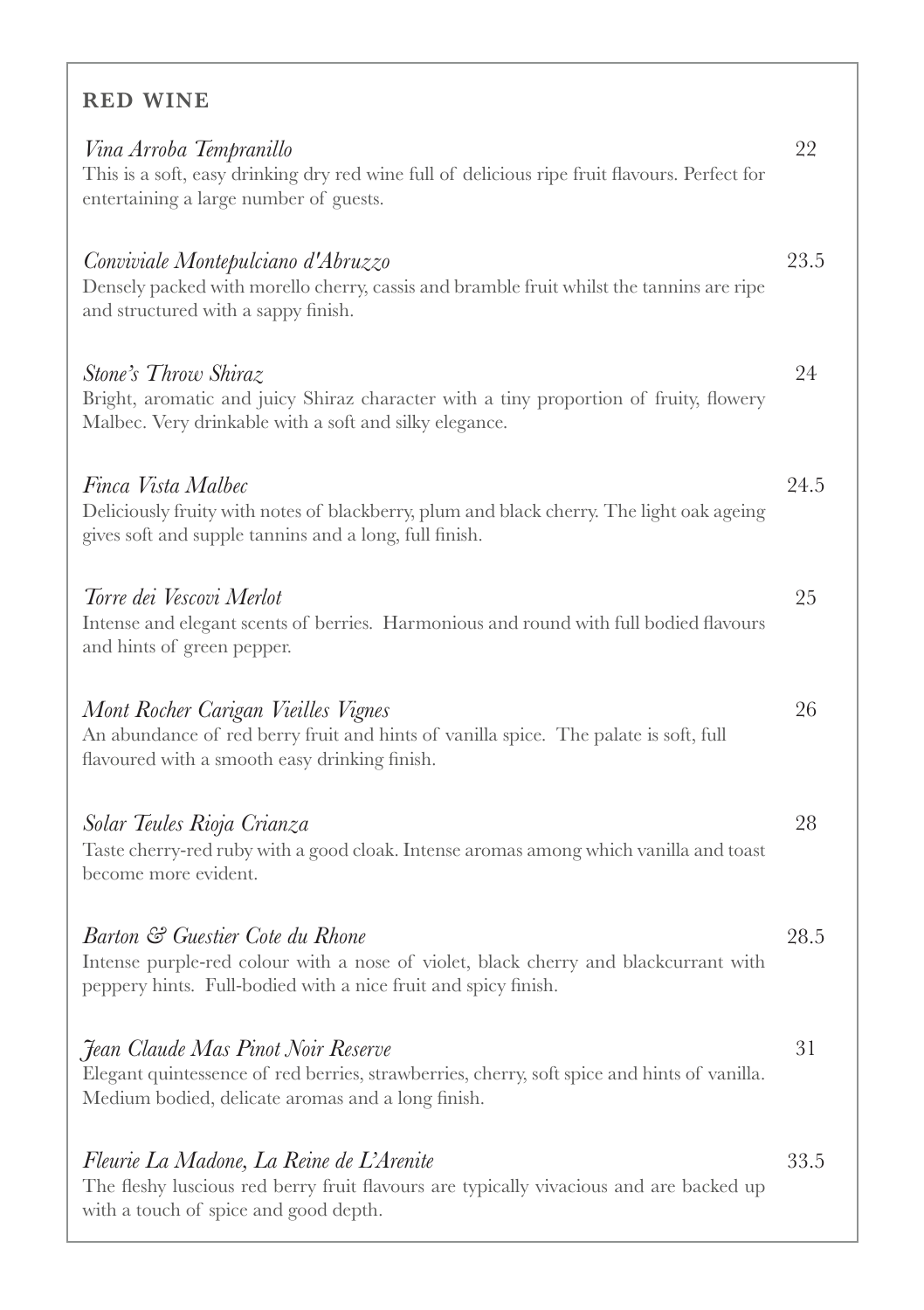## WHITE WINE

| Vina Arroba Chardonnay<br>This crisp and refreshing white wine has flavours of stone and tropical fruit and<br>ripe apple.                                                                            | 22   |
|-------------------------------------------------------------------------------------------------------------------------------------------------------------------------------------------------------|------|
| Cortefresia Pinot Grigio<br>Light, crisp and refreshing. This zesty wine is packed with fresh fruit flavours and<br>clean minerality.                                                                 | 23.5 |
| Los Espinos Sauvignon Blanc<br>Bursting with vibrant zesty citrus fruit and a hint of exotic guava. Hugely refreshing,<br>with soft super-juicy ripe fruit and a long full-flavoured finish.          | 25   |
| Duc De Morny Picpoul De Pinet<br>Weighty and ripe with a well-rounded attack. Incredibly fruity concentrated character<br>with a floral enticing nose and crisp long lasting taste.                   | 27   |
| Chapel Down Flint Dry<br>An aromatic wine, aromas of green apple, pear and kiwi. A fresh palate leads to a<br>smooth refreshing finish.                                                               | 32.5 |
| Oyster Bay Sauvignon Blanc<br>Enticing citrus notes and tropical flavours - youthful, elegant and fresh with a lingering,<br>zesty finish.                                                            | 33   |
| Chapel Down Bacchus<br>Aromas of lime zest and elderflower followed by a refreshing palate of juicy citrus fruits.                                                                                    | 34   |
| Nuovo Quadro Gavi del Comune di Gavi<br>Fresh and zesty citrus notes and ripe peachy characters are balanced by crisp acidity<br>and mineral notes, leading to a textural, complex finish.            | 35   |
| Domaine des Malandes Chablis<br>Citrus fruits and delicate blossom aromas balanced with a fresh zesty mineral character,<br>produced from a unique family owned estate.                               | 40.5 |
| Domaine de Maltaverne Pouilly Fume L'Ammonite<br>Ripe and concentrated gooseberry fruit with hints of citrus and a tangy herbacious<br>edge. Steely, dry and elegant with a typical hint of gunflint. | 41.5 |